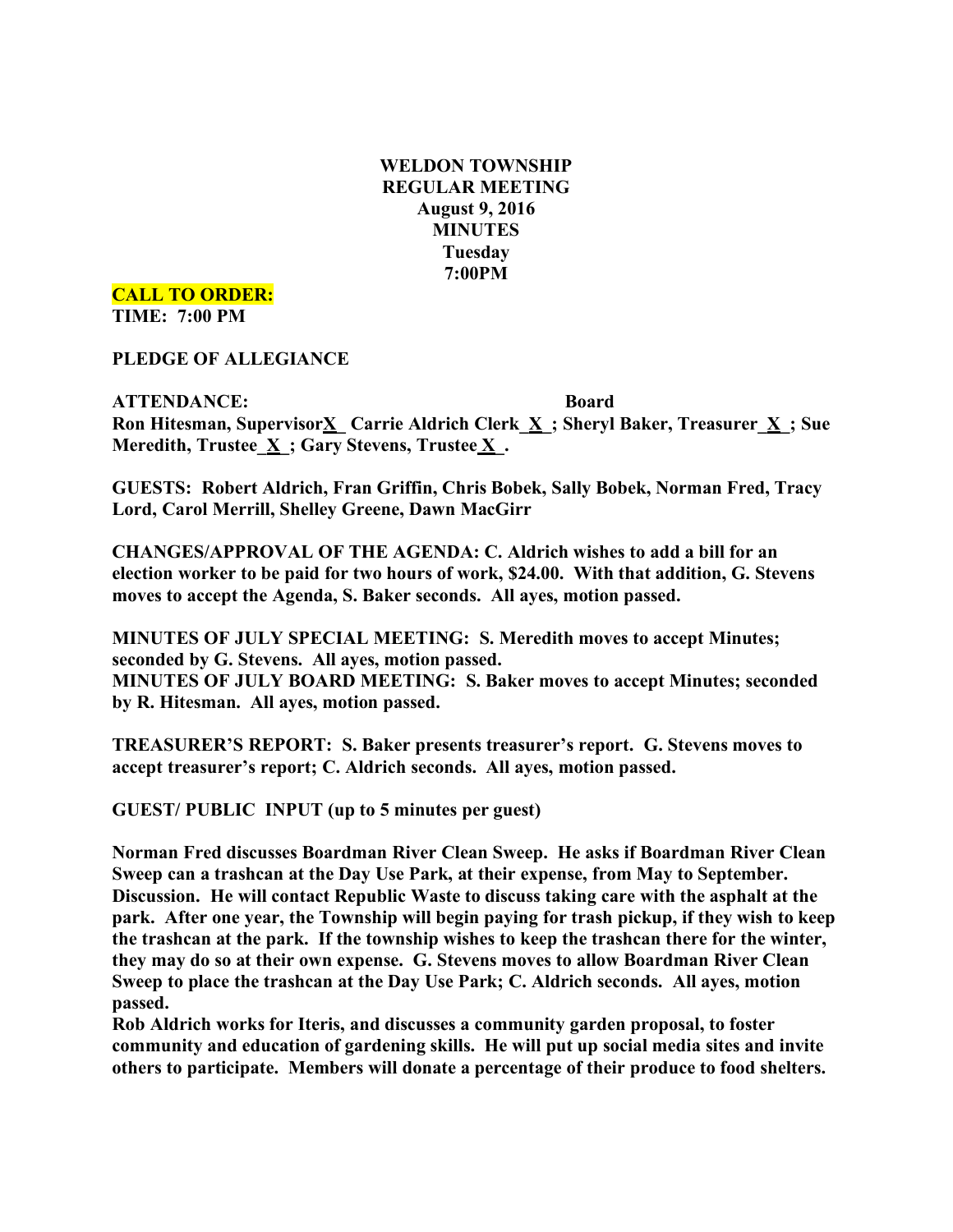**He wants to know if Weldon Township has property he could use for a community garden startup. Discussion.**

#### **REPORTS:**

**ZONING ADMINISTRATOR: Craig Meredith presents zoning administrator's report. One permit has been granted at Crystal Mountain to Matt Hartman for a garage. There has been much interest in two tax-reverted properties at Leisure Drive. An individual has inherited 55 acres in the area of Joyfield Road and Dair Mill, and will likely be building a house soon. He has been working with Sharon Black about property owned on Lindy Road, and the potential for putting in a dog kennel. Regarding the Day Use Park, there has been a great deal of litter left there. He picked up an envelope with an individual's address on it, among the trash. Discussion. C. Meredith will take the envelope to the DNR. He will meet with Frank Post of Benzie County Emergency Services regarding a pole that has been placed on the chairlift at Crystal Mountain. They should have applied to JPC prior to that being placed. Discussion.**

**JPC: S. Meredith reports on the Joint Planning Commission's meeting on August 4, 2016. They will be meeting with Mark Eidelson on September 22 to review the Master Plan and work on several amendments. Joyfield Township has received approval from all three entities to use sections of the ordinance for their ordinance. Eugene Allen has entered into a contract with an internet company to provide high speed internet service residents. An antenna will be added to the water tower. Doug Kagey asked about moving impound business to a property that is R3, not commercial. JPC will discuss further at September meeting. Tire collection day is August 20 at the Nordbeck building.**

**BUDGET: C. Aldrich presents budget report. No concerns. She has some questions for the auditors on how to make journal entry adjustments.**

**NUISANCE ABATEMENT REPORT: Chris Bobek presents nuisance abatement report. The campground violated their transient activity permit, playing noise much later than allowed, both nights. Discussion. R. Hitesman warns against giving Mark MacGee another permit. S. Meredith suggests sending him a certified letter prior to Labor Day informing him he may not have another large activity without a permit, or he will be issued a citation from the township. Discussion.**

#### **SUPERVISOR COMMENTS:**

**R. Hitesman attending the Village of Thompsonville's board meeting, where they were discussing individuals being about late at night, driving repeatedly through parking lots, knocking on doors, going in people's yards. Mr. Allen is wondering if anyone is interested in establishing a neighborhood watch program. Mr. Allen has been working with the Weber Foundation regarding a village-wide cleanup. Mr. Hitesman will assist with talking to residents regarding cleanup. The Village discussed hiring two blight officers. He spoke with the road commission regarding guard rails on north side of Lindy Rd, by campground. The road commission will not be putting in guard rails. Discussion. R.**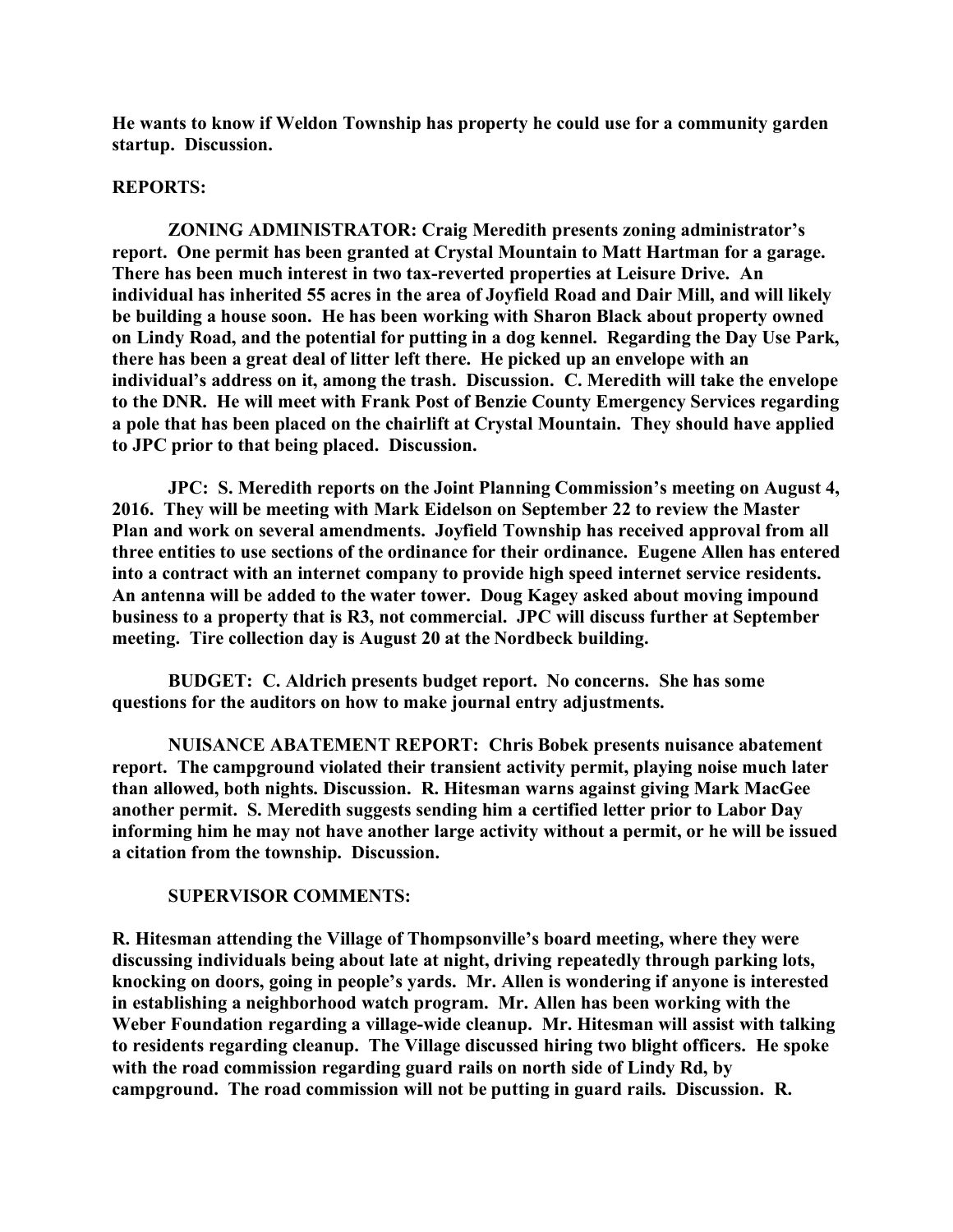**Hitesman will contact the road commission regarding how much it would cost for the township to put guard rails in.**

# **CLERK COMMENTS:**

**Clerk and treasurer met with Baird, Cotter & Bishop for the audit. Clerk has questions about how to do the journal entries and will email BC&B for more information. The election went well, but one worker was sick. C. Aldrich will schedule at least five workers for the next election. C. Aldrich presents information from Acentek regarding having one call-in number for the township, and the caller can choose which individual they would wish to speak to, and the call would be routed to that office. Discussion. S. Baker moves to accept proposed phone bundle from Acentek; G. Stevens seconds. All ayes, motion passed. C. Aldrich has heard noises in the ceiling and believes there is an animal in the building. She will call a pest control company. C. Aldrich asks if anything has changed on zoning administrator's W-2, as taxes will begin to be taken out for his work on Day Use Park.**

# **UNFINISHED BUSINESS:**

**Weldon Township received one entry for the logo contest. C. Aldrich moves that the applicant, Emma Pearl, be awarded the \$100 award for the contest; G. Stevens seconds. Clerk takes roll call vote: Gary Stevens, yes; Sue Meredith, yes; Ron Hitesman, yes; Carrie Aldrich, yes; Sheryl Baker, abstains. Motion passed.**

**Township board reviews social media policy as suggested by the Michigan PAR Plan. C. Aldrich moves to accept the social media policy as presented; S. Baker seconds. Discussion. All ayes, motion passed.**

**Township board reviews sample park rules ordinance, as supplied by Michigan Township Association. Discussion. G. Stevens moved to table park rules ordinance until a future date, if necessary; C. Aldrich seconds. All ayes, motion passed.**

**Township board reviews employee manual, as supplied by Michigan PAR Plan. Discussion. G. Stevens moved to table employee manual until a future date, if necessary; C. Aldrich seconds. All ayes, motion passed.**

## **NEW BUSINESS:**

**R. Hitesman discusses donating mechanical room supplies to Habitat for Humanity. Various items will be donated.**

**R. Hitesman moves to contact Tom Lipinski to repair carpet in main room; G. Stevens seconds. All ayes, motion passed.**

**R. Hitesman reviews 911 Service Plan Amendment from the County Board of Commissioners. Discussion. R. Hitesman moves to allow the County to continue their 911 Service Plan for Weldon Township; S. Baker seconds. All ayes, motion passed.**

**Township board discusses 2nd Road Brining by Benzie County Road Commission. G. Stevens moves to allow a second brining; S. Meredith seconds. All ayes, motion passed.**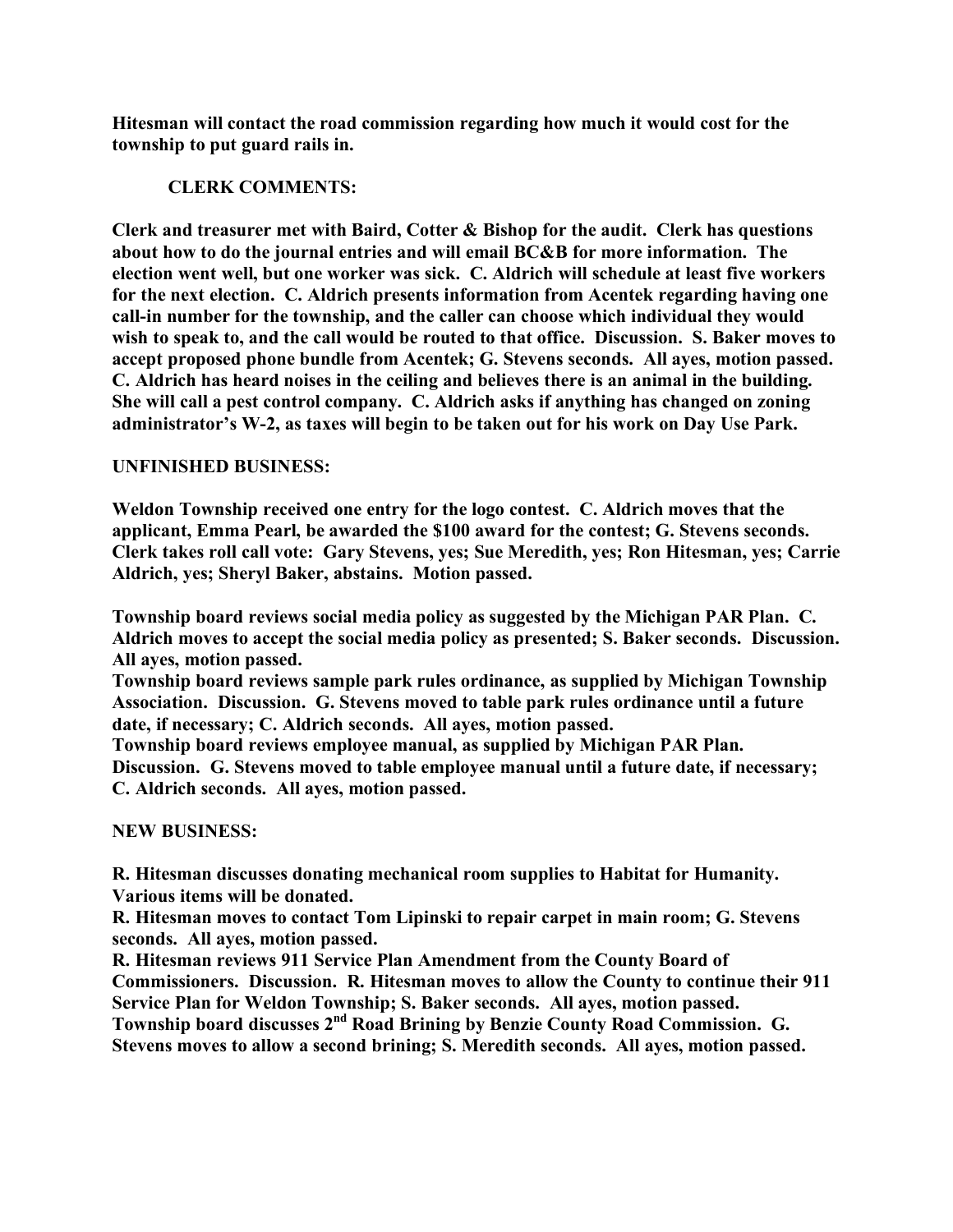**Township board reviews Benzie County Road Commission 2016-2017 Budget/Road Projects sent to township. Discussion. R. Hitesman will contact road commission regarding Black Bridge on Haze Road.**

**Craig Meredith discusses special use permit for Production Industries from Weldon Township, which will expire August 16th. JPC's will expire in October. Production Industries will not be coming to Weldon Township. He recommends both entities contact Tom Frost regarding reseeding the property which they cleared. ATV's are riding out there, causing damage to the ground and possibly causing blowing sand issues. Clerk will send Mr. Frost a letter regarding this issue.**

### **CURRENT BILLS:**

| Julie Lonn, 1 Cleaning of Twp Hall                | 10.00      |
|---------------------------------------------------|------------|
| <b>David Kane, Monthly Website Maintenance</b>    | 60.00      |
| <b>Gary Stevens, Cemetery Maintenance</b>         | 90.00      |
| Craig Meredith, Day Use Park, Twp Mowing          | 214.00     |
| <b>Election Workers</b>                           | 736.71     |
| Carrie Aldrich, computer reimbursement            | 560.00     |
| <b>Chris Bobek, Nuisance Abatement Officer</b>    | 200.00     |
| <b>BS&amp;A Software, annual support fee</b>      | 760.00     |
| <b>Ron Hitesman, Reimbursements</b>               | 278.96     |
| <b>Weldon Township Tax Account</b>                | 587.66     |
| <b>AcenTek</b>                                    | 125.86     |
| <b>Pioneer Group, Logo Contest, Accuracy Test</b> | 166.94     |
| <b>City of Traverse City, HazMat Annual Fee</b>   | 395.00     |
| <b>Transworld Network</b>                         | 16.90      |
| <b>AFLAC, August Payment</b>                      | 286.05     |
| <b>VISA</b>                                       | 537.00     |
| Paul Hunt, Golden Electric, Electric Work         | 200.00     |
| <b>Cherryland Electric Co-Op</b>                  | 58.78      |
| <b>Personnel Concepts</b>                         | 20.00      |
| <b>Election Source</b>                            | 245.00     |
| <b>Benzie County, Veterans Memorial</b>           | 400.00     |
| <b>Board of Review</b>                            | 21.00      |
| Dornbox Sign, Inc.                                | 56.06      |
| <b>Carol Merrill, Assessor</b>                    | 1120.00    |
| <b>Board Salaries</b>                             | 2105.69    |
| <b>TOTAL</b>                                      | \$9,306.67 |

**Sue Meredith questions whether township can legally donate to the Veterans Memorial. Clerk will contact MTA and withhold check at this time. With that noted, G. Stevens moves to approve the bills; R. Hitesman seconds. All ayes, motion passed.**